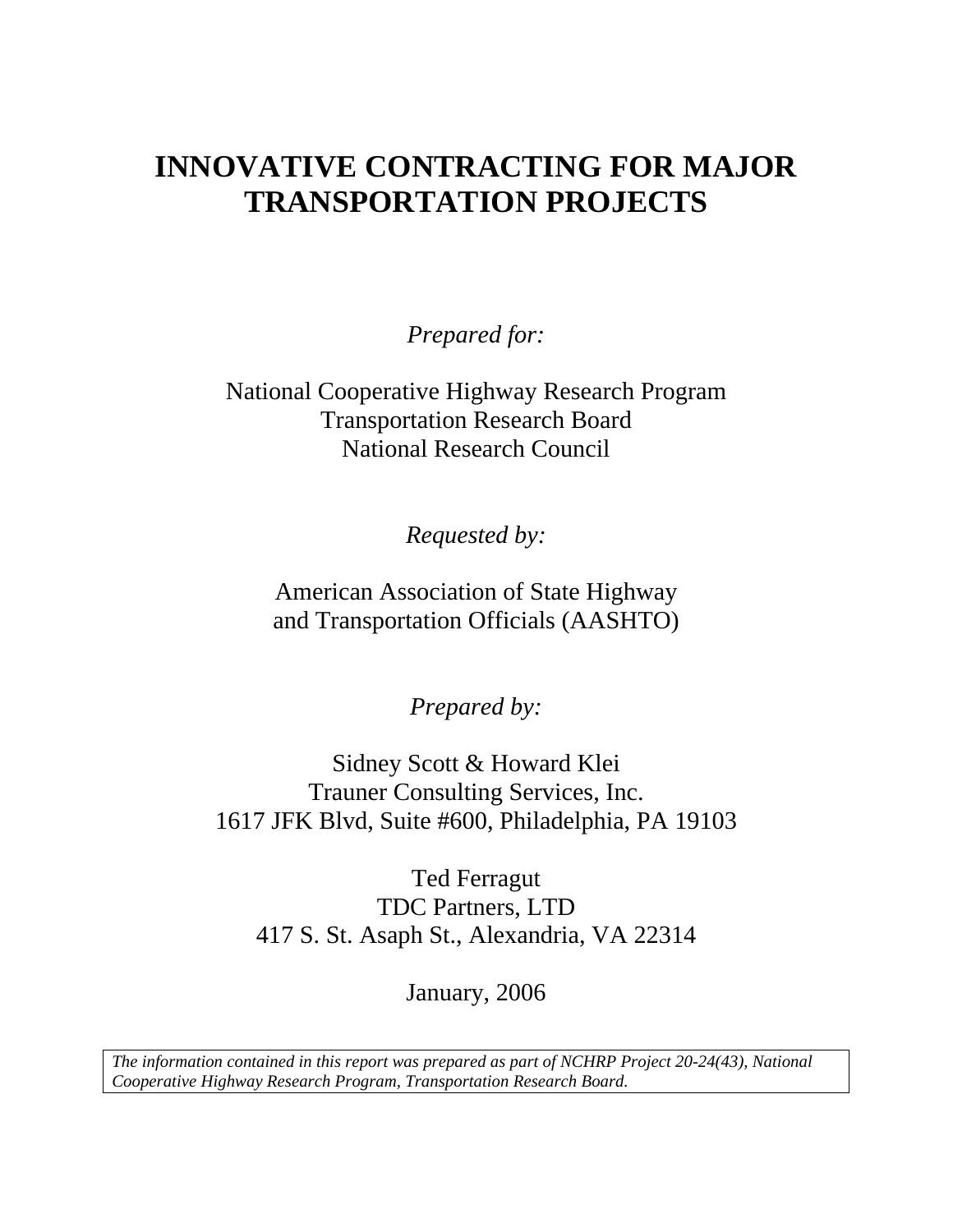#### Acknowledgements

This study was requested by the American Association of State Highway and Transportation Officials (AASHTO), and conducted as part of National Cooperative Highway Research Program (NCHRP) Project 20-24. The NCHRP is supported by annual voluntary contributions from the state Departments of Transportation. Project 20-24 is intended to identify critical problems facing top management officials in state highway and transportation agencies and AASHTO and to conduct research to address those problems. This report was prepared by Sid Scott and Howie Klei of Trauner Consulting Services, Inc. and Ted Ferragut of TDC Parterners, LTD. The work was guided by a task group which included Donn Hancher, Grant Levi, Don Lucas, Len Sanderson, Robert Walters, Paul Wells, Gerald Yakowenko, Bob Bryant, Jim McDonnell, and Fred Hejl. The project was managed by Tim Hess, NCHRP Senior Program Officer.

#### **Disclaimer**

The opinions and conclusions expressed or implied are those of the research agency that performed the research and are not necessarily those of the Transportation Research Board or its sponsors. This report has not been reviewed or accepted by the Transportation Research Board's Executive Committee or the Governing Board of the National Research Council.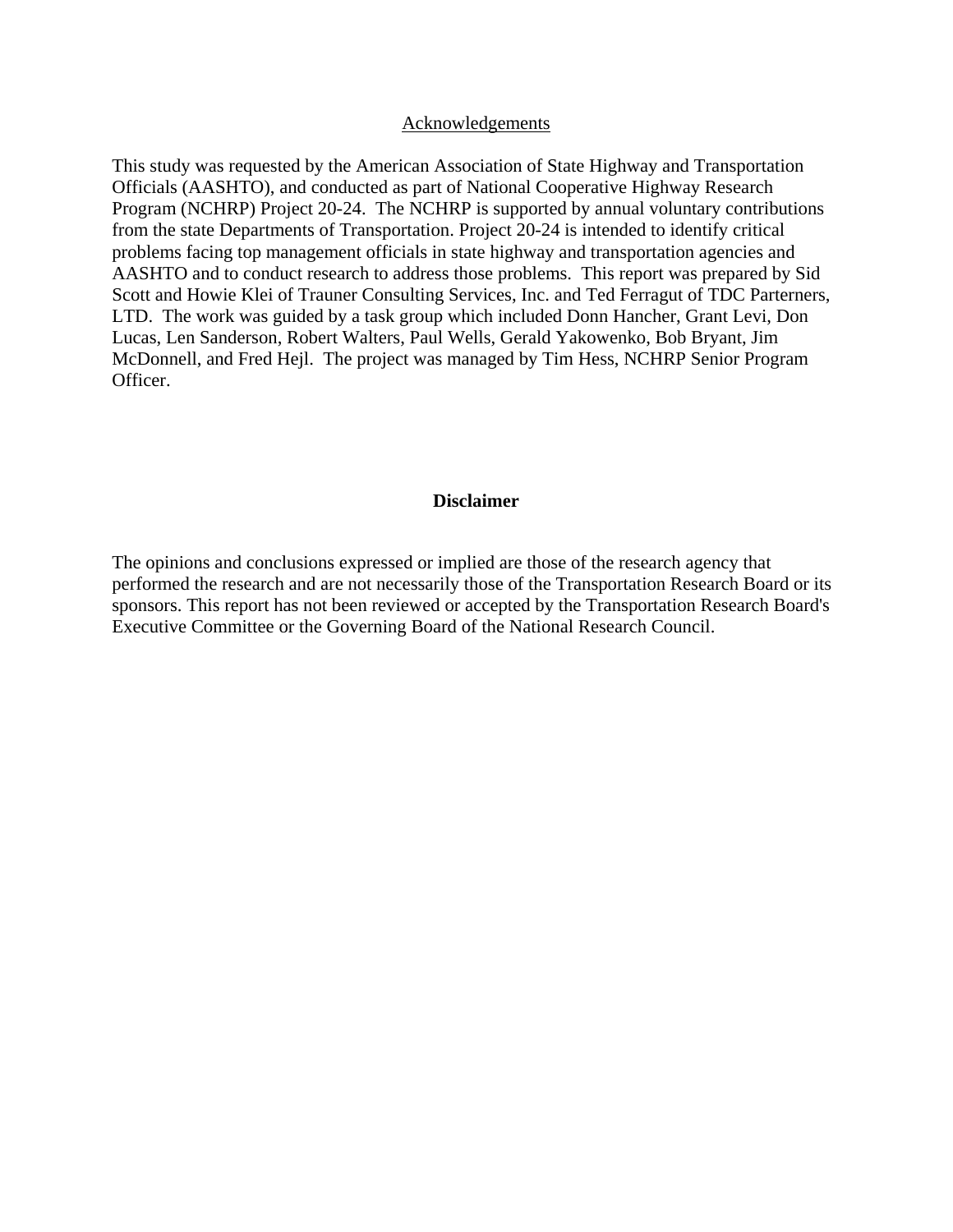# **Table of Contents**

|      |                | I. Task 1 – Collect Information and Select Innovative Contracting Methods 3     |  |
|------|----------------|---------------------------------------------------------------------------------|--|
|      | a.             |                                                                                 |  |
|      | $\mathbf{b}$ . |                                                                                 |  |
|      | $C_{\bullet}$  |                                                                                 |  |
|      |                |                                                                                 |  |
|      |                |                                                                                 |  |
|      | a.             |                                                                                 |  |
|      | b.             |                                                                                 |  |
|      | C <sub>1</sub> |                                                                                 |  |
|      | $d_{\cdot}$    |                                                                                 |  |
|      |                |                                                                                 |  |
|      |                |                                                                                 |  |
|      |                |                                                                                 |  |
|      |                |                                                                                 |  |
|      |                |                                                                                 |  |
| Ι.   |                | <b>EXHIBIT 3: SEMINAR CLASSROOM HANDOUTS</b>                                    |  |
| II.  |                | "SAFETEA-LU" Promotes Private Investment in Transportation  E-3.2               |  |
|      |                | (by K.J. Hedlund & N.C. Smith, Aug. 1, 2005)                                    |  |
| III. |                |                                                                                 |  |
|      |                | (Federal Register/ Vol. 67, No. 237/ Tues, Dec 10, 2002/ Rules and Regulations) |  |
|      |                |                                                                                 |  |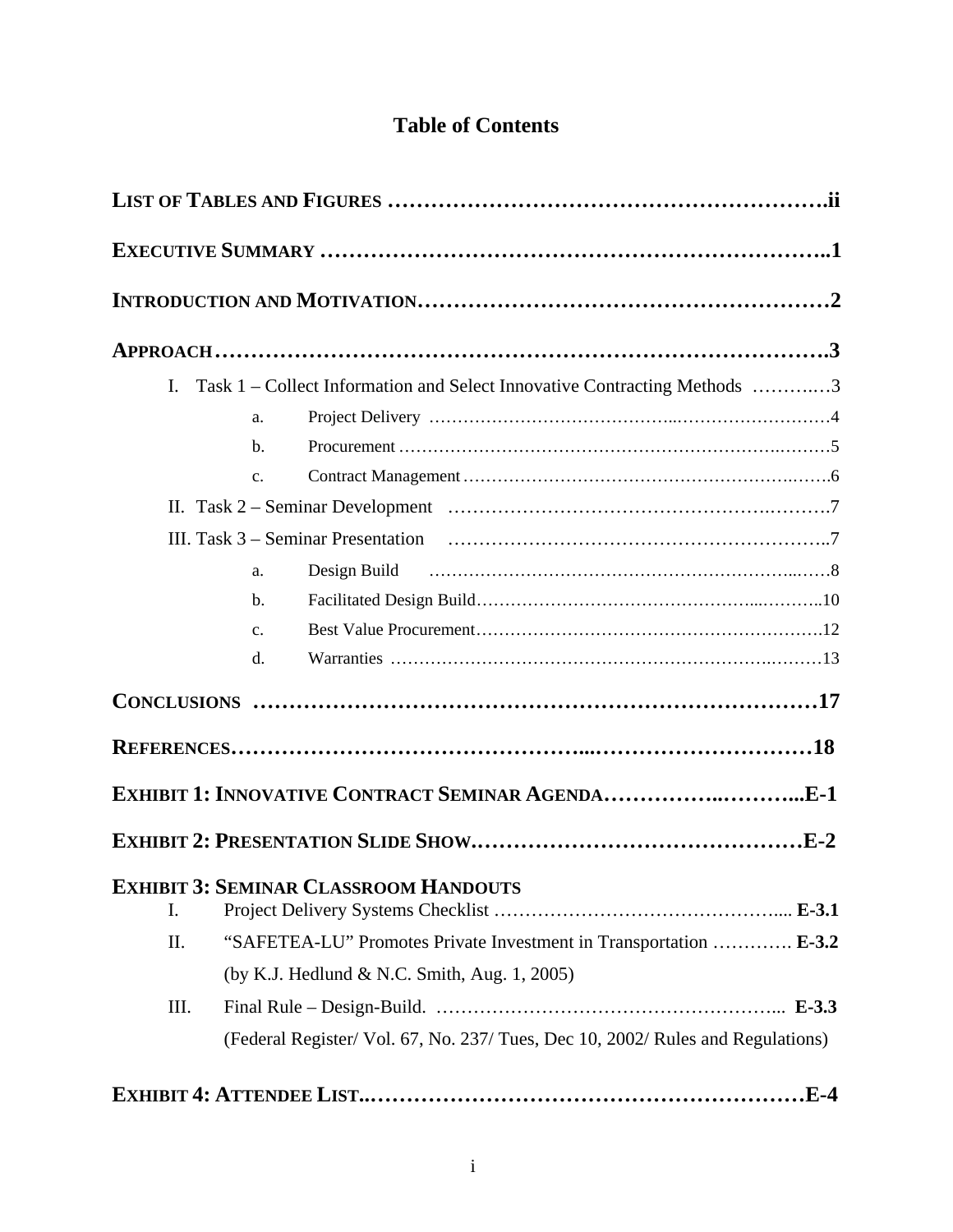## **LIST OF TABLES AND FIGURES**

<span id="page-3-0"></span>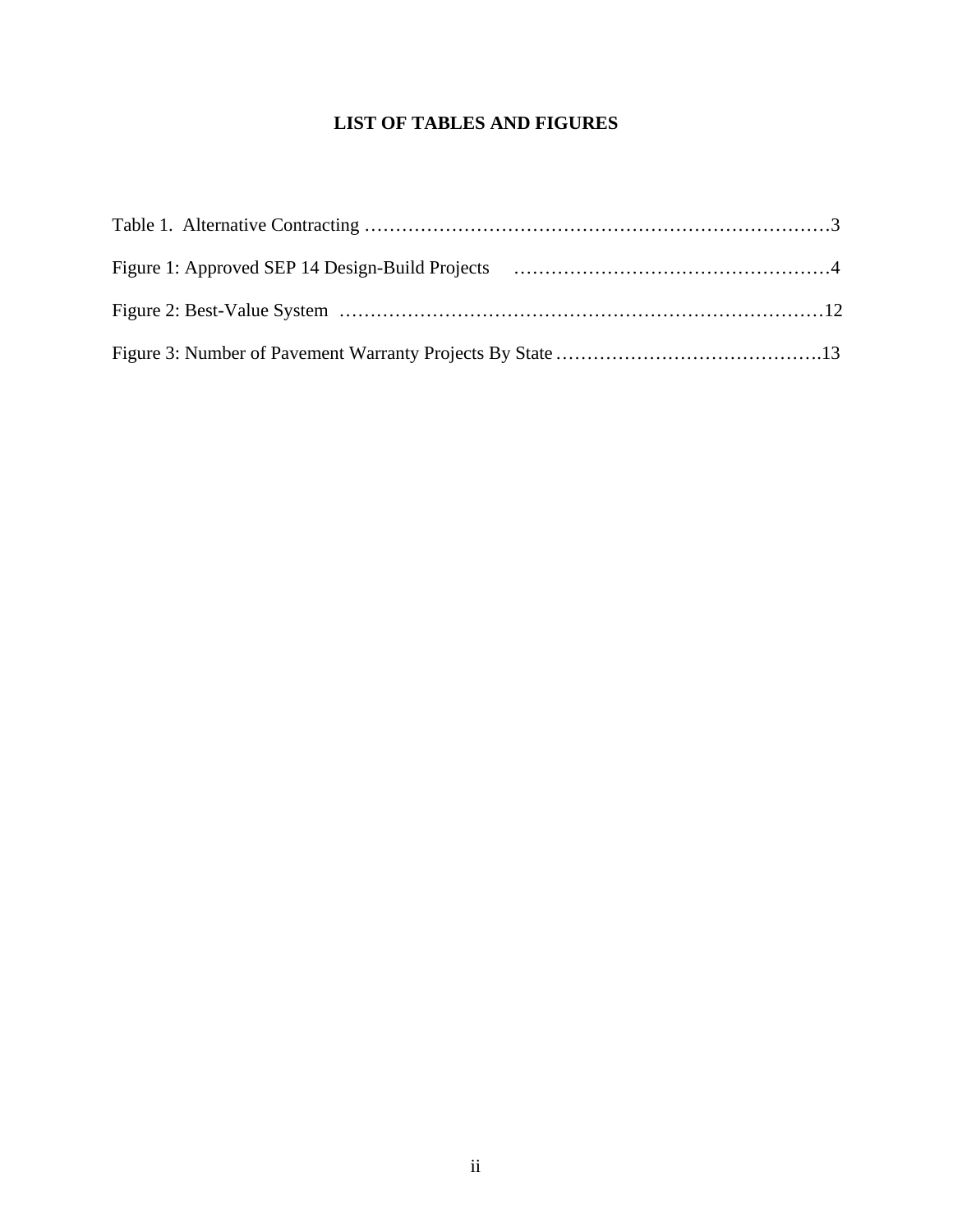#### **EXECUTIVE SUMMARY**

<span id="page-4-0"></span>This report summarizes the development and delivery of a workshop for state highway agency CEOs and senior managers responsible for highway construction contracting. The workshop was held at the AASHTO 2005 annual meeting in Nashville, Tennessee. It provided information concerning innovative contracting practices for transportation projects, focusing specifically on design-build delivery, best-value procurement, and construction warranties. It discussed recent trends in the industry, and provided state highway agency CEOs and managers with information needed to identify projects and implement innovative contracting methods to reduce construction time and life-cycle costs, improve quality, and enhance customer satisfaction.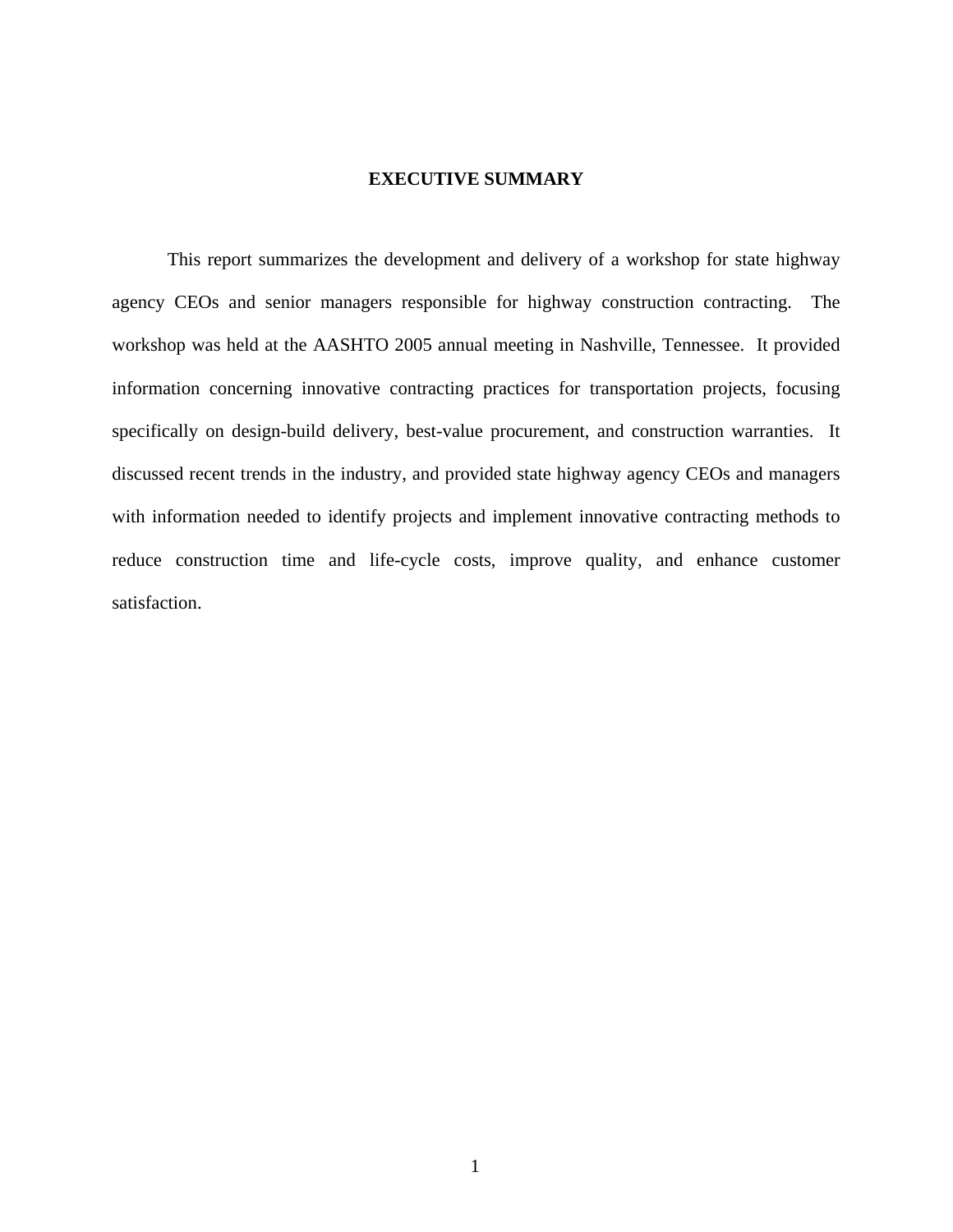#### **INTRODUCTION AND MOTIVATION**

<span id="page-5-0"></span>Since 1990, FHWA has been implementing alternative contracting methods under its Special Experimental Project No. 14 (SEP-14)**[1](#page-21-1)** . Many states have successfully implemented experimental methods such as design-build, cost plus time bidding, incentives/disincentives, lane rental, and others. States continue to develop, experiment with, and successfully implement innovative contracting methods under SEP-14.

In 1996, the FHWA decided that cost-plus-time bidding, lane rental, and warranty clauses were no longer experimental. The FHWA issued a final rule for design-build in 2002 that allows design-build on qualified projects without SEP-14 approval, and for unqualified projects when approved for use through SEP-14. Within the last year, the FHWA initiated SEP-15<sup>[2](#page-21-2)</sup> to encourage states to experiment with innovative ways to finance and deliver transportation projects. The recent passage of SAFETEA-LU**[3](#page-21-2)** in July 2005 further promotes the use of innovative finance, design-build, and alternative contracting through innovative financing programs, increased flexibility in project selection, environmental streamlining, and expedited procurement.

In the past several years, transitions have occurred at the senior management level within many state transportation departments. Newer CEOs and their senior managers are keenly interested in investigating and adopting innovative contracting practices to deliver projects more efficiently, and improve the quality and performance of construction. This workshop was designed to provide current information to CEOs and their senior managers that decide on the contracting methods used in their state.

2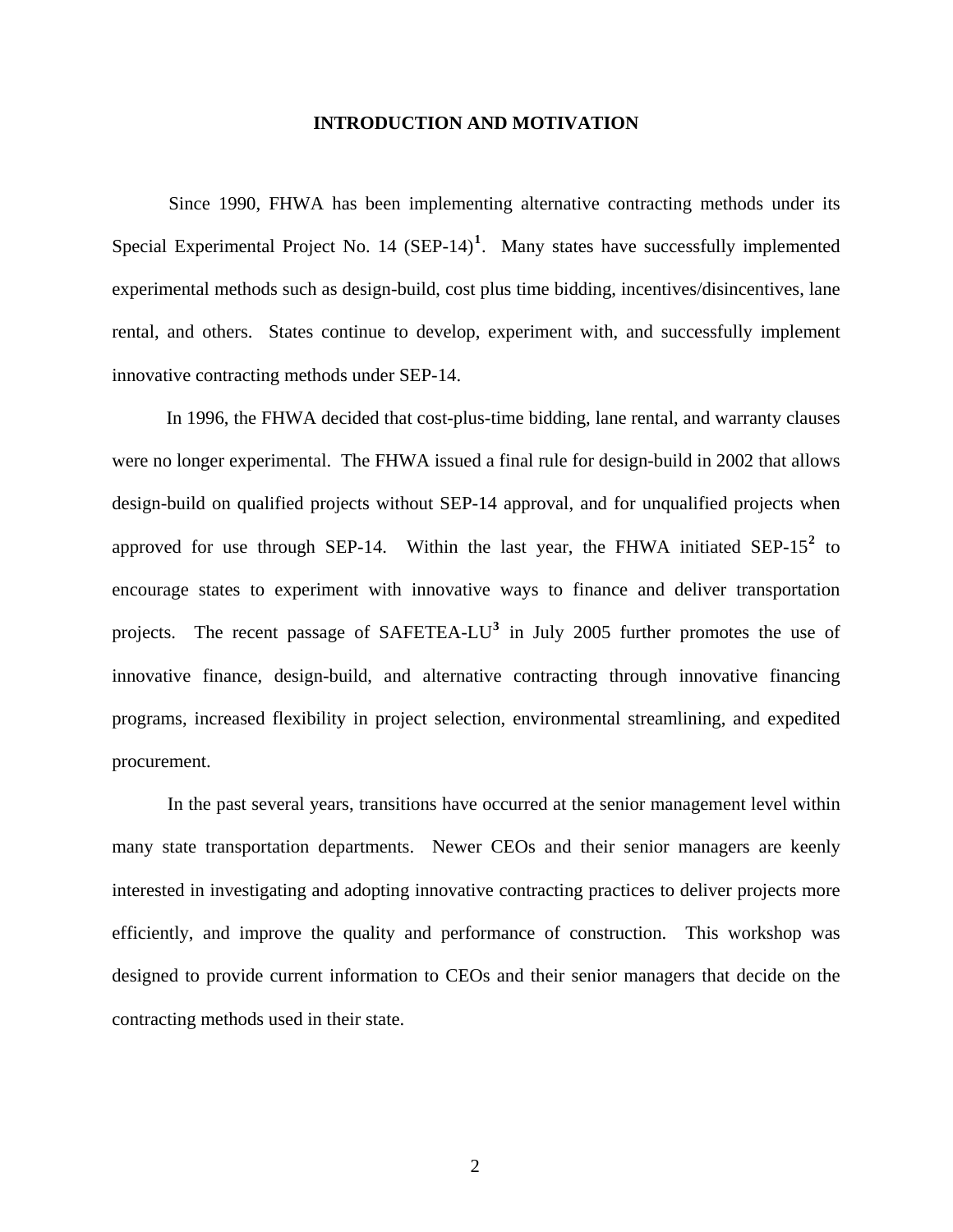#### **APPROACH**

<span id="page-6-0"></span>The work essentially involved three Tasks: 1) Collect information regarding innovative contracting methods and select 3-4 promising methods to present to CEOs and their senior managers, 2) develop and present the 1-day workshop, and 3) prepare a report summarizing the results of Tasks 1 and 2.

### **TASK 1 – Collect Information and Select Innovative Contracting Methods**

The research effort focused on existing literature, instructional courses, and results of past research on innovative contracting methods. Table 1 below identifies the various alternative project delivery, procurement methods, and contract management methods that states have used or experimented with. This list was derived from the Fourth Edition of the AASHTO Primer on Contracting for the 21<sup>st</sup> Century<sup>[4](#page-21-2)</sup> and the recently developed National Highway Institute training course entitled "Alternative Contracting."**[5](#page-21-2)** The objective of the research was to select one method from each of the three categories for presentation at the workshop.



#### **Project Delivery Methods**

- Indefinite Delivery/Indefinite Quantity
- Agency Construction Manager
- Construction Manager at Risk
- Design-Build, including numerous variations
- Public-Private Partnership

#### **Procurement Methods**

- Lump Sum Bidding
- Reverse Auction Bidding
- Bid Averaging
- Alternate Bid
- Additive Alternate
- Best-Value
- Cost Plus Time  $(A + B)$
- Multi-Parameter Bidding (A + B + C +…)
- Alternate Design
- Qualifications-Based Selection (QBS)

#### **Contract Management Methods**

- Pre-Construction Workshops
- Alternate Dispute Resolution
- Incentive/Disincentive
- Lane Rental
- No Excuse Incentive
- Active Management Payment Mechanism
- Flexible Notice to Proceed Dates (Flexible NTP)
- Quality-Based Specifications
- Performance-Related Specifications
- Long-Term Warranties
- Constructability Reviews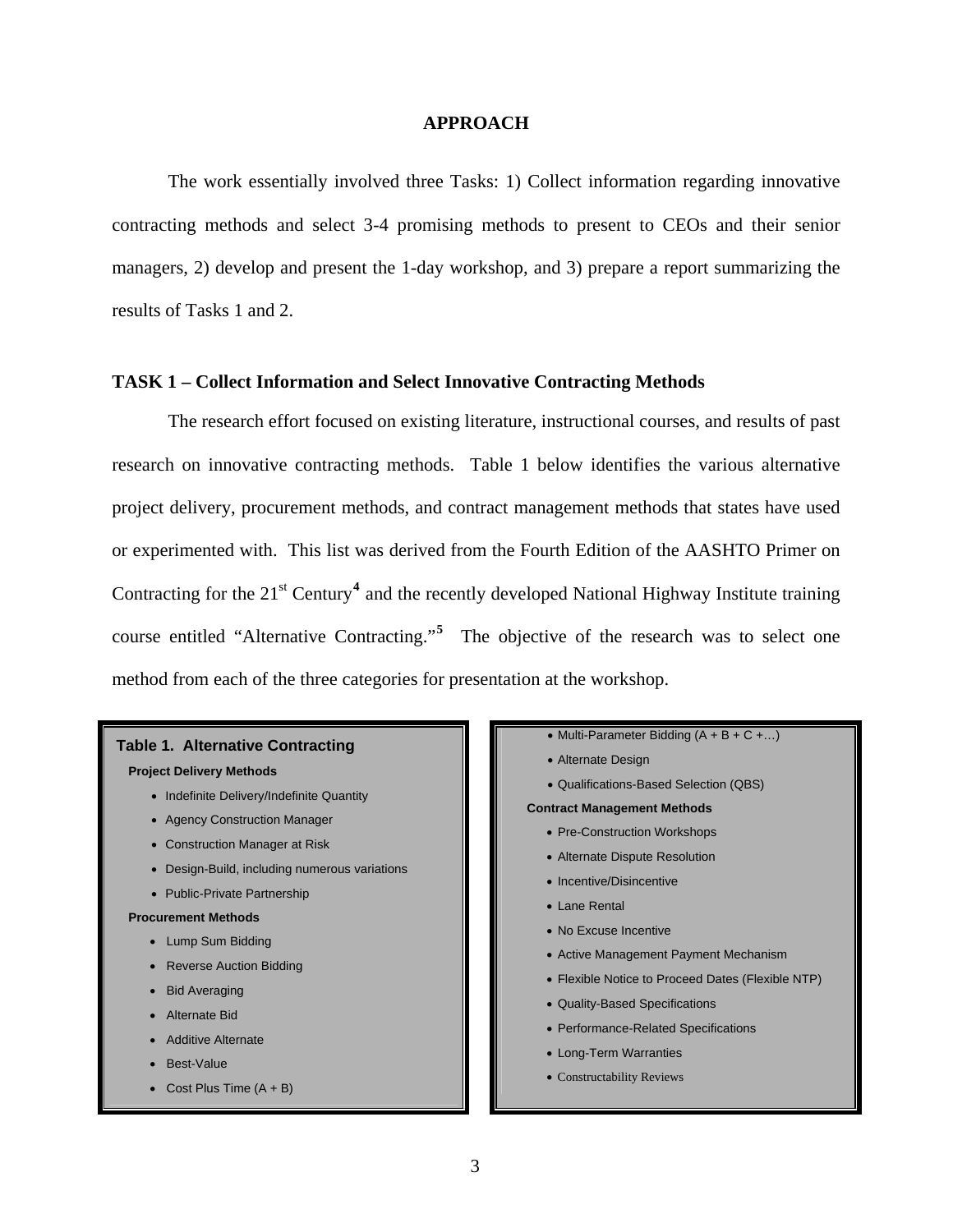<span id="page-7-0"></span>As the list indicates, there are a host of alternative procurement and contracting methods currently used by states. To select the methods to be included in the seminar, the list was reduced to include only those methods that are qualified for use under SEP-14 or SEP-15, have been the subject of considerable interest and debate within the industry, and would potentially provide the most significant advantages on

major highway projects over traditional contracting methods in the areas of cost, time, or minimizing impacts to the traveling public. The discussion below summarizes the rationale for selecting the alternative methods to be presented at the seminar. These are separated into the appropriate categories.



**Figure 1: Approved SEP 14 Design-Build Projects** 

#### **- Project Delivery -**

Two project delivery methods appeared to be well suited for large, multi-phase highway projects making them candidates for the seminar. These were Agency Construction Manager (Agency or at-risk CM) and Design-build. Construction Manager, at-Risk or Agency, has the potential to significantly reduce the cost and time to deliver a major project and has a proven track record in the vertical construction industry. However, this project delivery method has not been widely used for large highway construction projects or has had mixed cost and time performance. Agency CM or Program Management (PM) was used to deliver the Boston Central Artery project (Big Dig), and continues to be used on a small number of similar highway mega-construction programs. In contrast, design-build delivery has been implemented on a wide variety of highway projects, has a proven track record in reducing the time to deliver a project,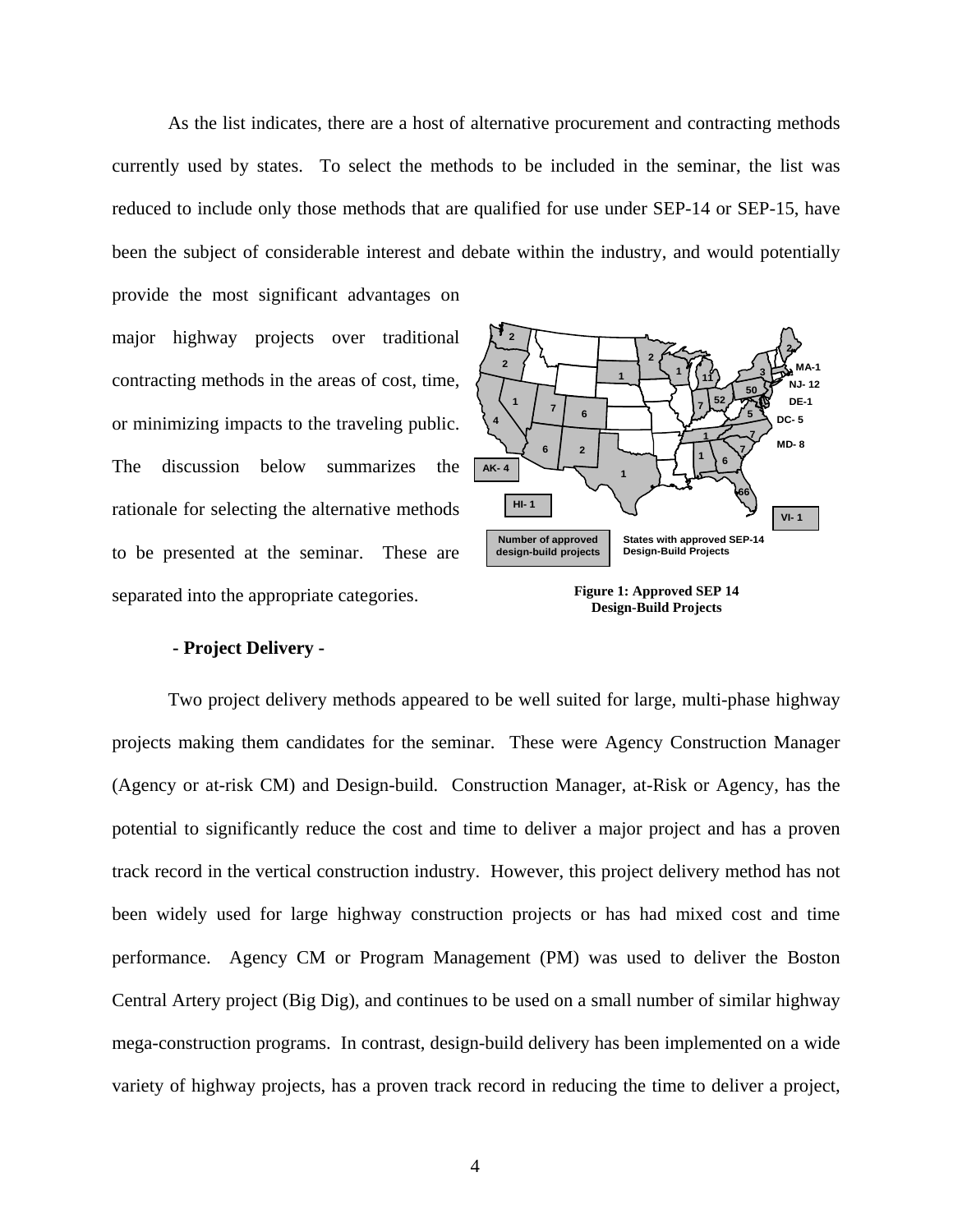<span id="page-8-0"></span>and as shown in Figure 1, its use has dramatically increased in the highway industry with the passage of enabling legislation and implementation of design-build programs in various states.

The researchers concluded that that Design-build would generate the most discussion and was an area where agencies were experimenting with variations to achieve greater savings to both project cost and time. For example, the Maine DOT is successfully delivering a major highway project, the Prospect-Verona Bridge, using a variation labeled "Facilitated Design-Build."<sup>[6](#page-21-2)</sup> In response to the research, the Maine DOT agreed to present information about its design-build program, including "Facilitated Design-Build" at the seminar.

#### **- Procurement -**

All but two of the procurement methods, Bid Averaging and Reverse Auction Bidding, qualify for federal funds under SEP-14. With FHWA approval less a factor, selection of a procurement method was based on whether or not the method was experimental under SEP-14, generated significant interest, and had potential for cost, time, or quality improvements for major projects. Best-Value procurement was chosen for this workshop based on:

- Discussions held concerning the potential advantages of Best-Value procurement for highway construction at recent AASHTO meetings including the 2004 and 2005 Subcommittee for Construction annual meetings.
- Integration of Best-Value procurement into the FHWA Highways for Life program as part of the SAFETEA-LU legislation.
- NCHRP 10-61<sup>[7](#page-21-2)</sup>, a recent NCHRP study addressing the implementation of Best-Value procurement for highway construction being published in 2006.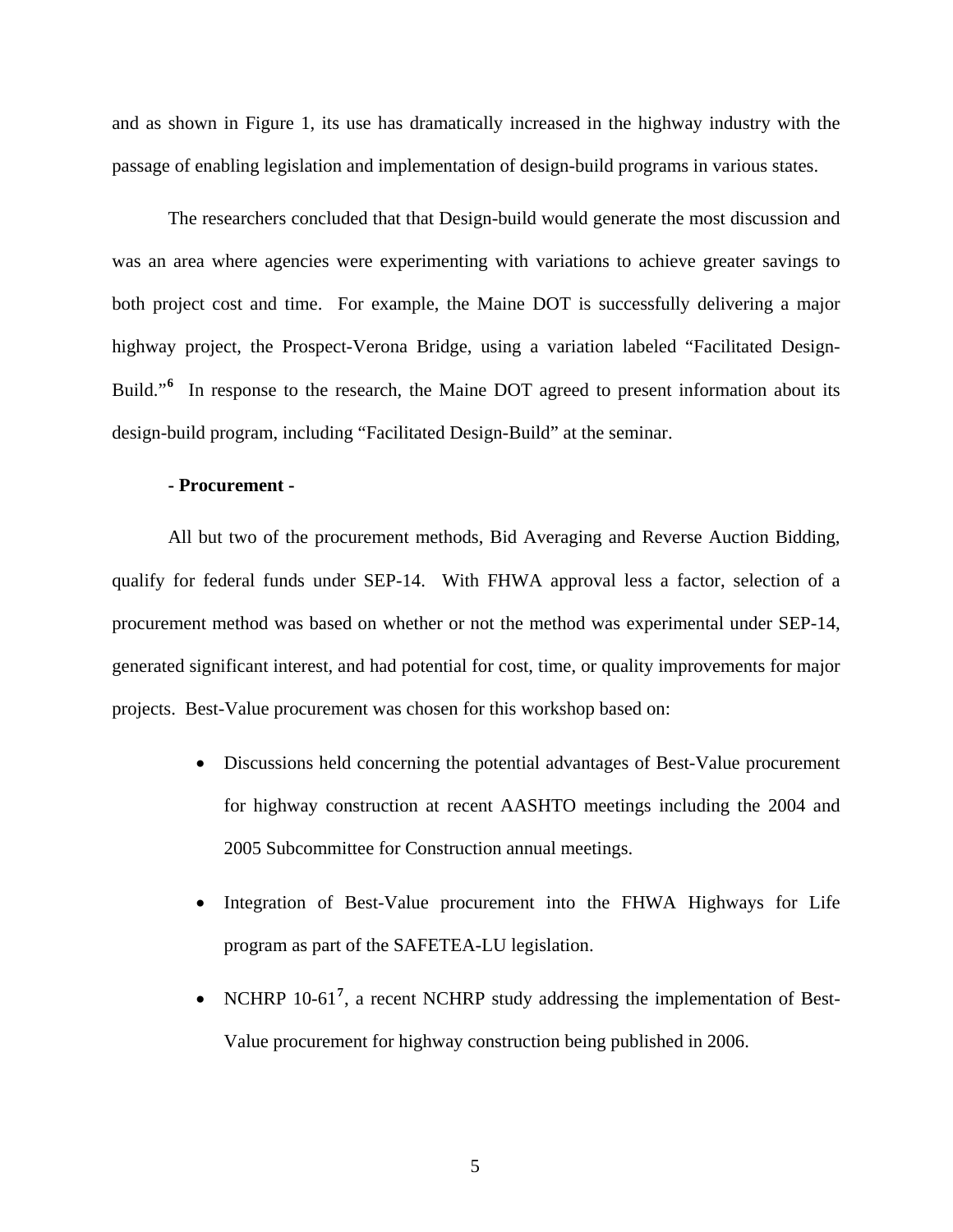- <span id="page-9-0"></span>• Best-Value presenting more options in terms of a one-step or two-step process in conjunction with traditional design-bid-build, design-build, or CM forms of delivery.
- Highway agencies, for example Florida DOT, intend to use Best-Value procurement for traditional projects using pilot programs as well as for designbuild delivery.

#### **- Contract Management -**

Contract management methods can be categorized in terms of general provisions, specifications, or contracting methods that save time, enhance quality, or achieve multiple objectives. There are also fewer legal and administrative restrictions on the use of the contract management methods compared to project delivery and procurement methods. Some of these methods, for example, Incentives/Disincentives, have a long history of use, are no longer considered experimental, and thus, were not considered for this forum. Though long-term construction warranties are no longer considered experimental, they continue to generate considerable interest and controversy. Long-term warranties have been used by a large number of agencies, and have shown tremendous potential to improve quality, but issues have arisen regarding cost, risk allocation and control, and liability for deficient performance under the warranty. Because of the level of interest, continued growth, and debate, it was decided to examine the use of construction warranties in the workshop.

In summary, the seminar addressed the following respective alternative delivery, procurement, and contracting methods: *design-build delivery, best-value procurement, and longterm warranty provisions.*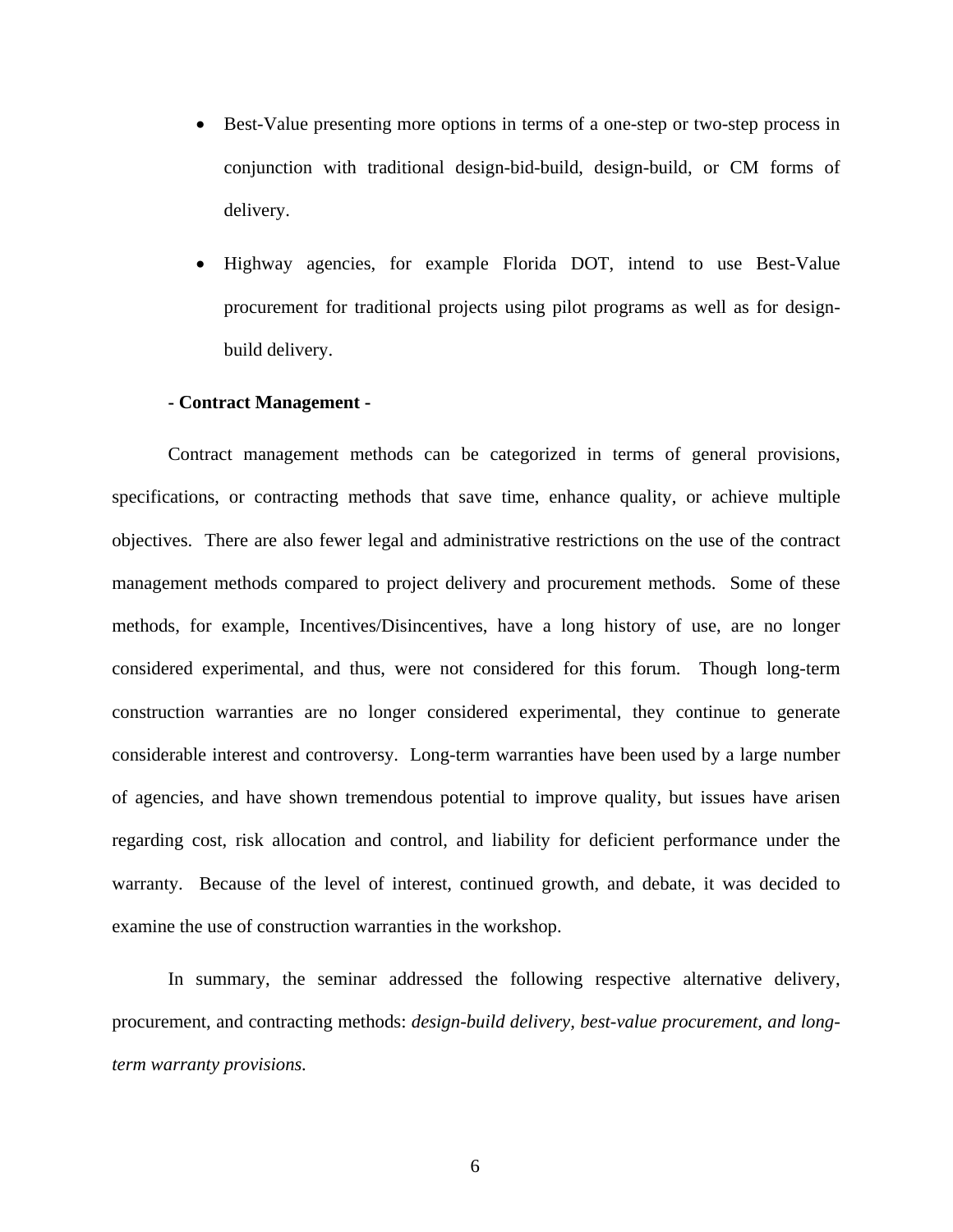#### <span id="page-10-0"></span>**TASK 2—Workshop Development**

The presentation was structured as a five hour workshop with approximately four hours of presentation and discussion time. The agenda is attached under Exhibit 1. The presentation was designed to be as interactive as possible, providing attendees with the opportunity to discuss possible procedures to select and implement innovative contracting methods in their respective states. To build on past success, the organization of seminar materials and presentation techniques paralleled the recent CEO course, *Task Force on Accelerating Innovation in the Highway Industry*. The presentation with accompanying slide show shown in Exhibit 2, introduced and presented information for further discussion. Classroom handouts, Exhibit 3, provided information to supplement the lecture. Selected project experiences were also used to illustrate how contracting methods were implemented, relative advantages and disadvantages, and lessons learned. Finally, participants discussed the methods presented and were asked to offer suggestions to improve on current practices.

In addition to the materials developed for the seminar, the slide presentation and classroom handouts, Exhibit 3, includes materials prepared by the Maine DOT regarding its design-build delivery of two projects, one of which was the on-going construction of the Waldo-Hancock. Information about this bridge is also available at <http://www.waldohancockbridge.com/waldo-county-bridge/>

#### **TASK 3 – Seminar Presentation**

The Seminar was presented at the AASHTO Annual Meeting in Nashville, Tennessee on Friday, September 16, 2005. John Horsley, the Director of AASHTO provided opening remarks. Sidney Scott and Howard Klie of Trauner Consulting Services, Inc., and Ted Ferragut, of TDC Partners, LTD. facilitated the seminar. David A. Cole, the Commissioner of Transportation for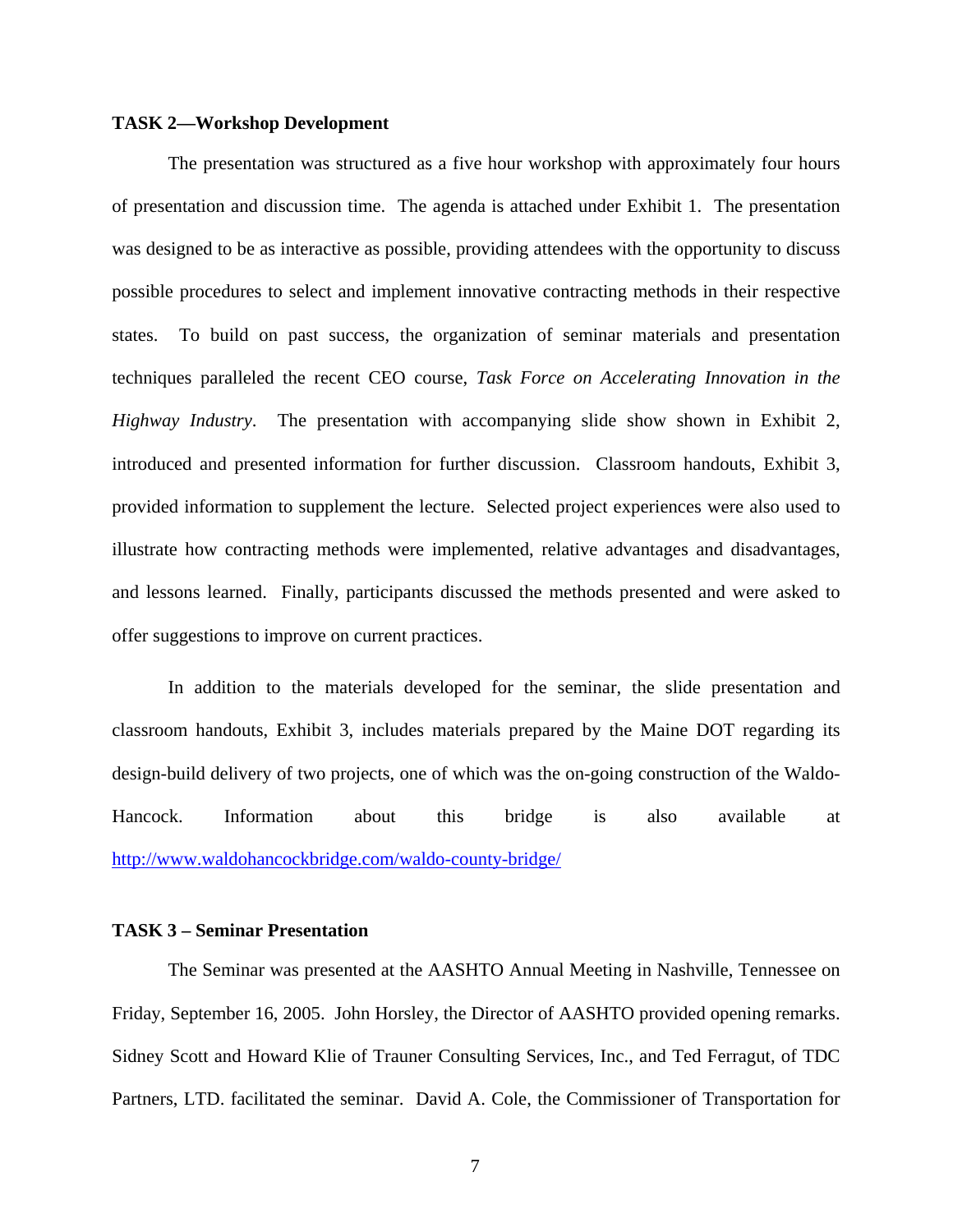<span id="page-11-0"></span>Maine, and Ken Sweeney, the Director of the Bureau of Project Development, presented information about Maine's design-build projects. The following states were represented: California, Colorado, Indiana, Louisiana, Maine, Missouri, Montana, Nevada, and Vermont. The list of attendees is provided in Exhibit 4.

During opening remarks, Mr. Horsley commented that this seminar was part of AASHTO's strategic plan to share innovations in how projects are managed and contracting methods that get projects done so they can serve the public. Following opening remarks, the seminar shifted to design-build delivery.

#### **- Design-Build -**

The design-build discussion included a 45-minute presentation of background information regarding design build. The presentation included definitions of design-build and its variations, statutes and regulations affecting design-build, typical design-build risks and issues, frequency of use among highway agencies throughout the United States, and benefits of use whether actual or perceived. The facilitators then asked for feedback from the group regarding their experience with design-build. The group offered the following comments:

- A variation of design-build might be to apply design-build principles to projects designed in-house. Assign a design team from the agency to a contractor. The design team would work with the contractor more like the designer of a designbuild entity instead of the designer working for the owner. This would build a team approach to completing a project, with less "finger-pointing".
- Consider build-to-budget projects using a negotiated contract with a fixed budget where the scope of the work is the negotiated variable.
- A variation may be to assign contracts procured by the state over to a contractor. For example, the state would procure a contract for design services and a contract
	- 8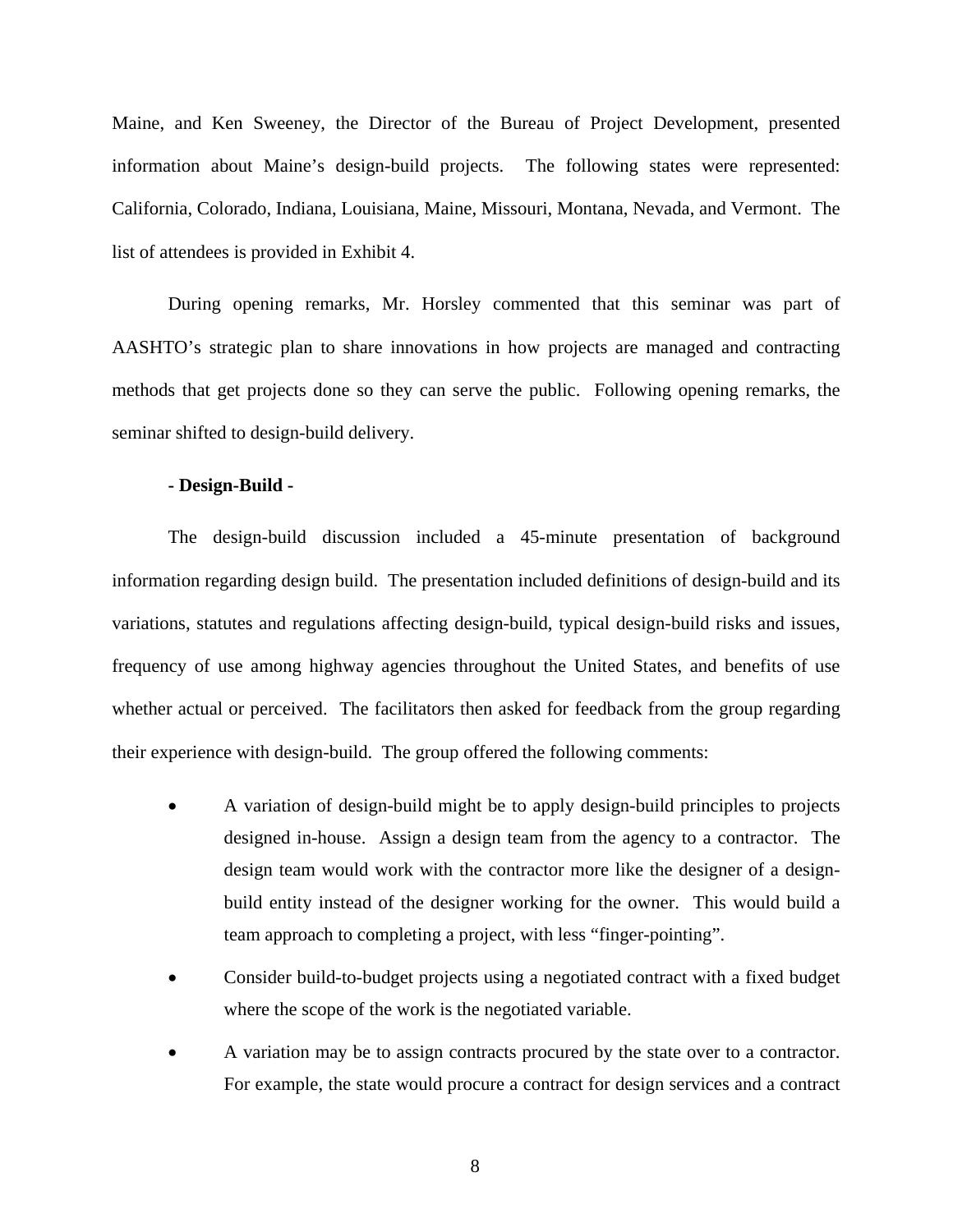for construction. These contracts would be assigned to a "developer" to complete the design and construction contracts.

- California's experience with design sequencing showed it saved time, but did not always avoid disputes typical with design-bid-build.
- DOT personnel still exercise too much control. Consequently, DOTs cannot take advantage of ideas from industry. Too many good ideas from industry are not considered because of restrictive specifications. DOTs generally start out being more restrictive, but should move to placing more emphasis on the end product.
- Indiana's experience with design-build was that a design build program must become part of a DOTs core business to ensure a state can create and maintain an in-house expertise in this delivery system.

The design-build discussion continued with Maine DOT's presentation of two designbuild projects, the Sagadahoc Bridge and the Waldo-Hancock Bridge, which is currently under construction. The Sagadahoc Bridge used a classic two-step, best-value project delivery with a Request for Qualifications followed by a Request for Proposal. The approximately \$60M Project was completed within budget, ahead of schedule, and without significant issues. Points or lessons learned regarding classic design-build mentioned by Maine DOT were:

- Form teams of qualified people for both contract and construction management. Managing design-build projects is different from managing design-bid-build projects. If the state has no expertise in-house, consider forming an Advisory Team of experts to provide assistance during RFP development, contract procurement, and construction.
- Re-write applicable general provisions of the standard specifications. Allocate 90-120 days for this effort.
- Disclose geotechnical data that was verified as accurate to the design-builder when design-builder is at risk for subsurface conditions.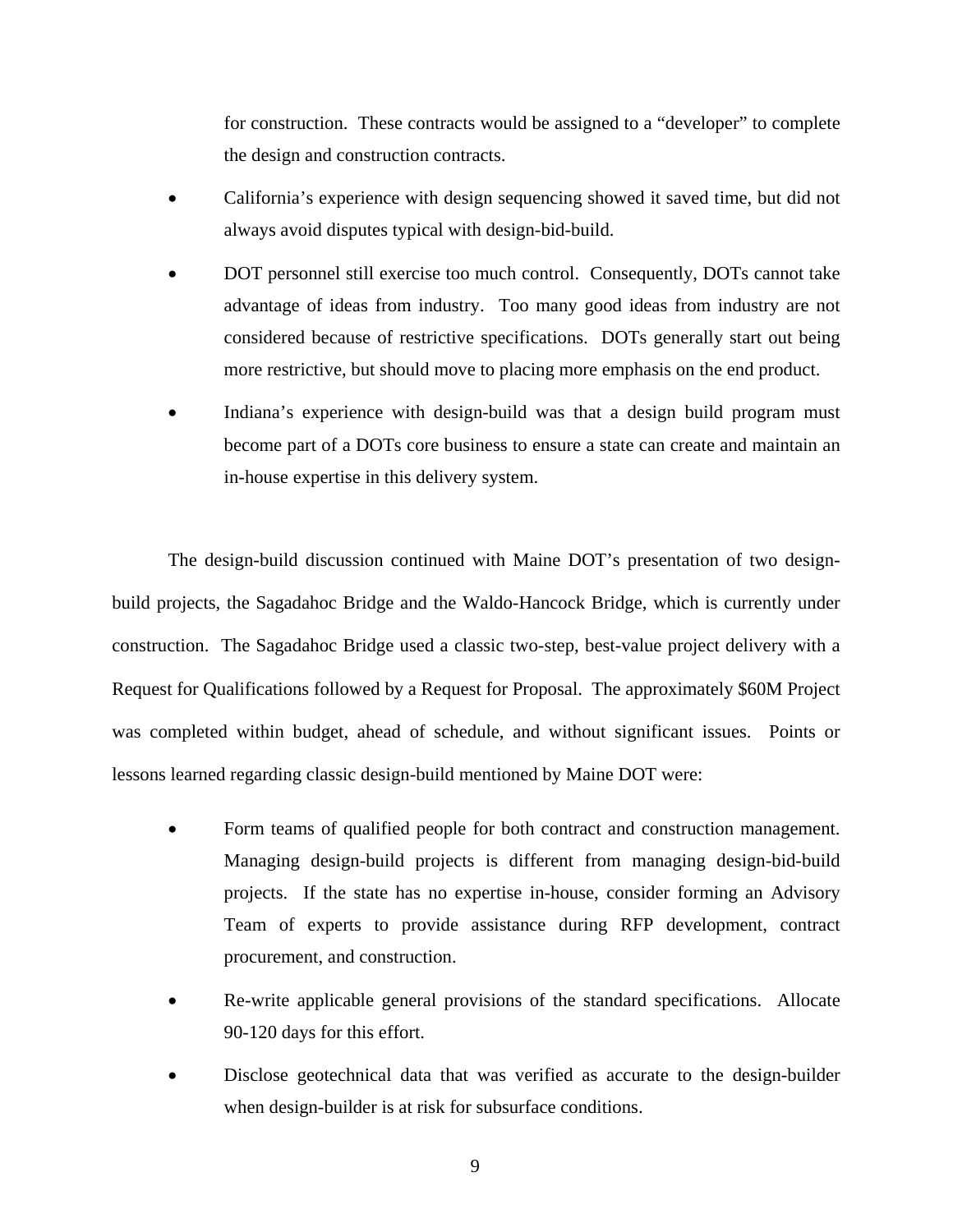- <span id="page-13-0"></span>• Consider warranties on items such as joints, pavement, and bearings. In the case of finger joints with a warranty, the Maine DOT allowed the design-builder to use joints not specified in standard specifications
- Resist the temptation to restrict the means and methods of the design builder unless such restriction is necessary to meet the minimum needs of the DOT. Consider using confidential discussions (discussions kept from other bidders) during negotiations to determine which bidder has the best technical solution.
- Monitor design changes to ensure the minimum contract requirements met.
- Work with permitting agencies to issue permits or partial permits before design is complete. Maine negotiated an agreement with the US Coast Guard to issue the permit after contract award and all the plans were completed by the designbuilder.
- Maine highlighted that there were differing site conditions that required changes to design of piles and that the design-builder clearly understood its risk as there was no request made for a contract change.

Overall, the participants agreed with the points presented by Maine. The group especially echoed that design-builders need control over the necessary means and methods to construct a project that meets the specified end-result requirements. As more risk shifts to a design-builder, a corresponding level of control over the means and methods must also shift to a design-builder.

#### **-Facilitated Design-Build -**

The Penobscot River Bridge currently under construction is using a variation of designbuild, approved under SEP–14, called "facilitated design-build." This project moved forward as an emergency contract to replace the existing Prospect-Verona Bridge (signature bridge but too old to maintain) with a new signature cable stay bridge. Essentially, Maine DOT facilitated a design-build partnership between its design and construction contractors to affect a more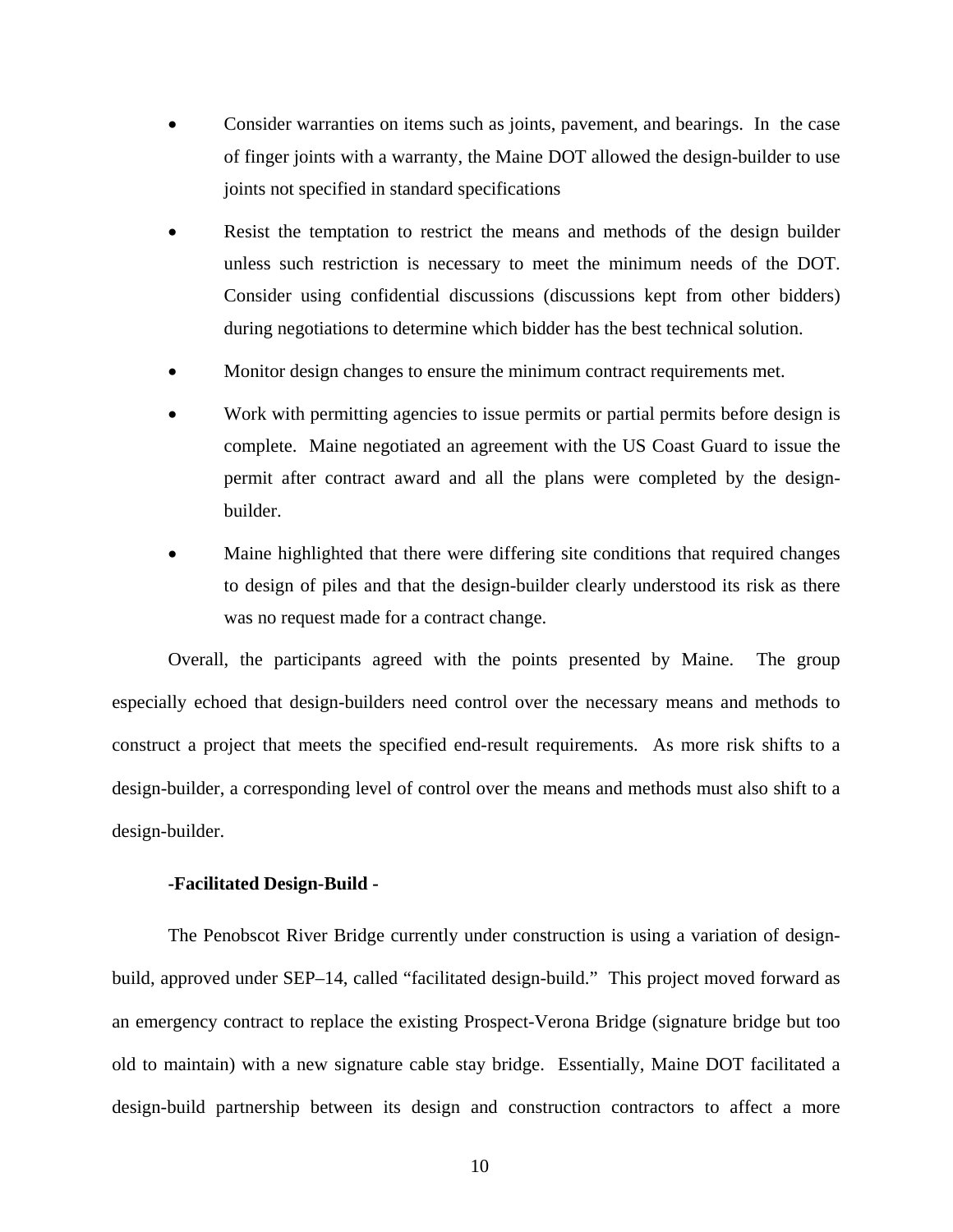accelerated fast-track project. The preliminary designer in essence became the design-build designer-of-record. As a consequence, the construction contract was awarded earlier in the design process than typical. Maine DOT issued an RFP for construction requiring that bidders estimate the cost of a bridge similar to that expected for the Penobscot River Bridge. In this way, Maine DOT was able to consider price as a factor for award, even though there was only a conceptual design for the bridge at the time.

Current information about construction cost and time indicate that the project will be very successful. Maine highlighted the following challenges/points regarding facilitated design build.

- Maine DOT placed itself in the middle of most key early decisions regarding bridge design and construction. These included preliminary bridge design decisions affecting aesthetics, construction time, construction cost, and construction means and methods. The benefit was that Maine could work with the designer and contractor to address the constructability concerns and evaluate the cost benefits of various alternatives before the construction cost was finalized and well before the construction started.
- Maine was able to maintain control over bridge aesthetics and the signature features of the bridge. For example, one pylon will have an elevator to a top-ofpylon observatory.
- The design contractor performed construction engineering as well as bridge design. A lesson learned was to better anticipate the scope of construction engineering and include this scope in the design contract.
- Facilitated design-build requires a strong partnership. Maine held the separate contracts for design and construction, but all parties signed a partnership agreement to formalize their working relationship. Under the teaming agreement, Maine DOT retained the authority to make timely decisions based on available information.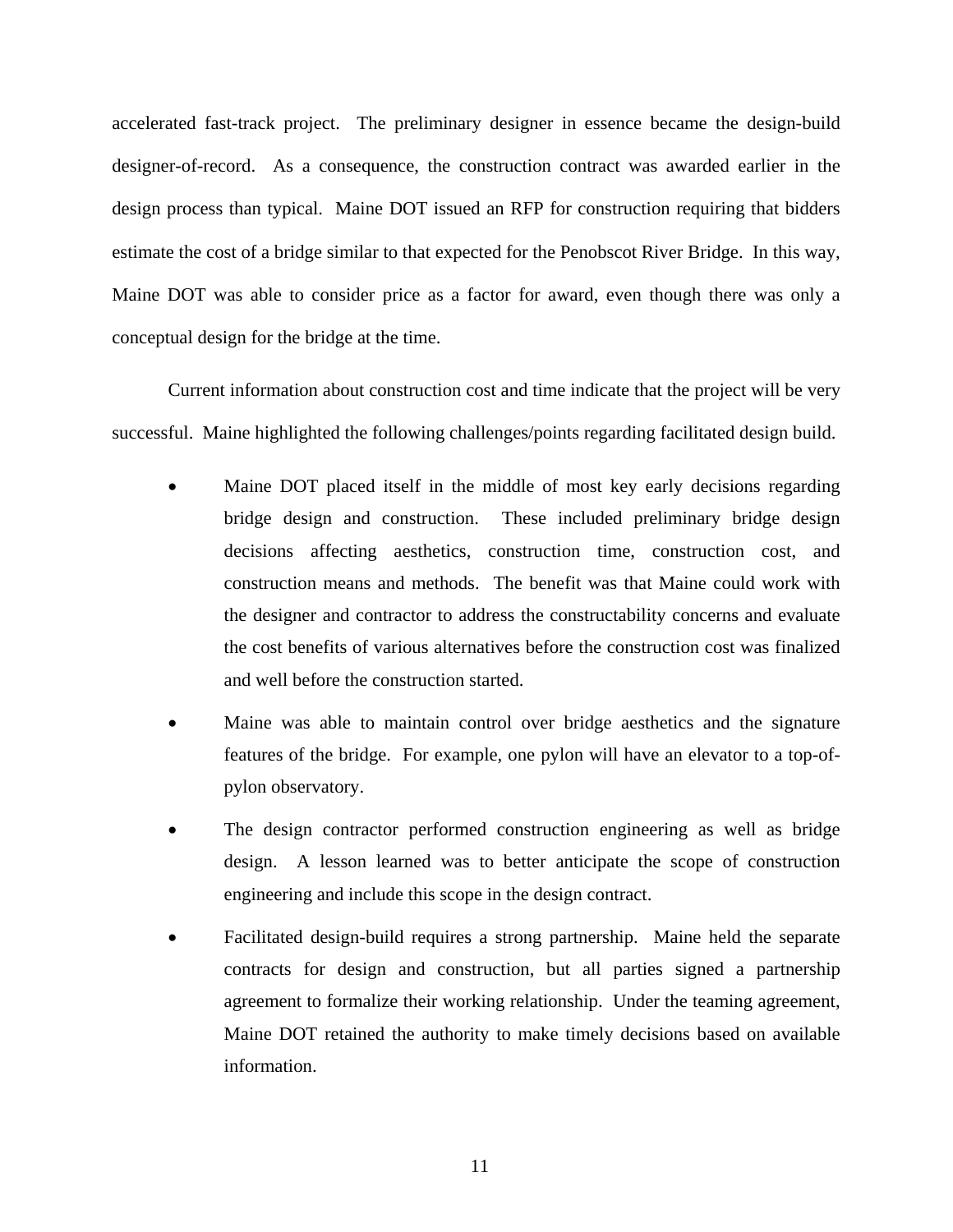#### **- Best-Value Procurement -**

<span id="page-15-0"></span>The discussion of best-value procurement started with a definition of best-value as a procurement process using price and additional factors compared to a traditional low bid costonly procurement. The presentation addressed the objectives for using a best-value process, common best-value factors, how they are combined in an evaluation and selection plan, legal considerations, agency experience, and key issues and concerns.

The concept of best-value procurement ranged from a simple cost-plus-time bid process to a more complex and subjective two-step, best-value process used in conjunction with designbuild delivery. Other possible applications in the highway industry included multi-parameter  $(A+B+C)$  bidding process using a C parameter for quality or a warranty, and the use of design or bid alternates. Key points highlighted were:

- Typical factors other than price included time, quality, qualifications, resources, experience, and design alternates
- Best value procurement can raise standards for bidders, reduce procurement risk, improve quality, reduce life-cycle cost, reduce time or cost, and promote innovation.
- The process can be a multi-parameter  $(A+B+C)$  bid process where B and C are nonprice factors (representing time and quality) converted to an equivalent cost, or involve a two-step RFP process using a quantitative point scoring system or a qualitative costtechnical trade-off analysis.



**Figure 2: Best-Value System** 

• Concerns with Best-Value procurement are increased risk of bid protest, reduction in competition, industry concerns regarding fairness, and increased procurement cost or time.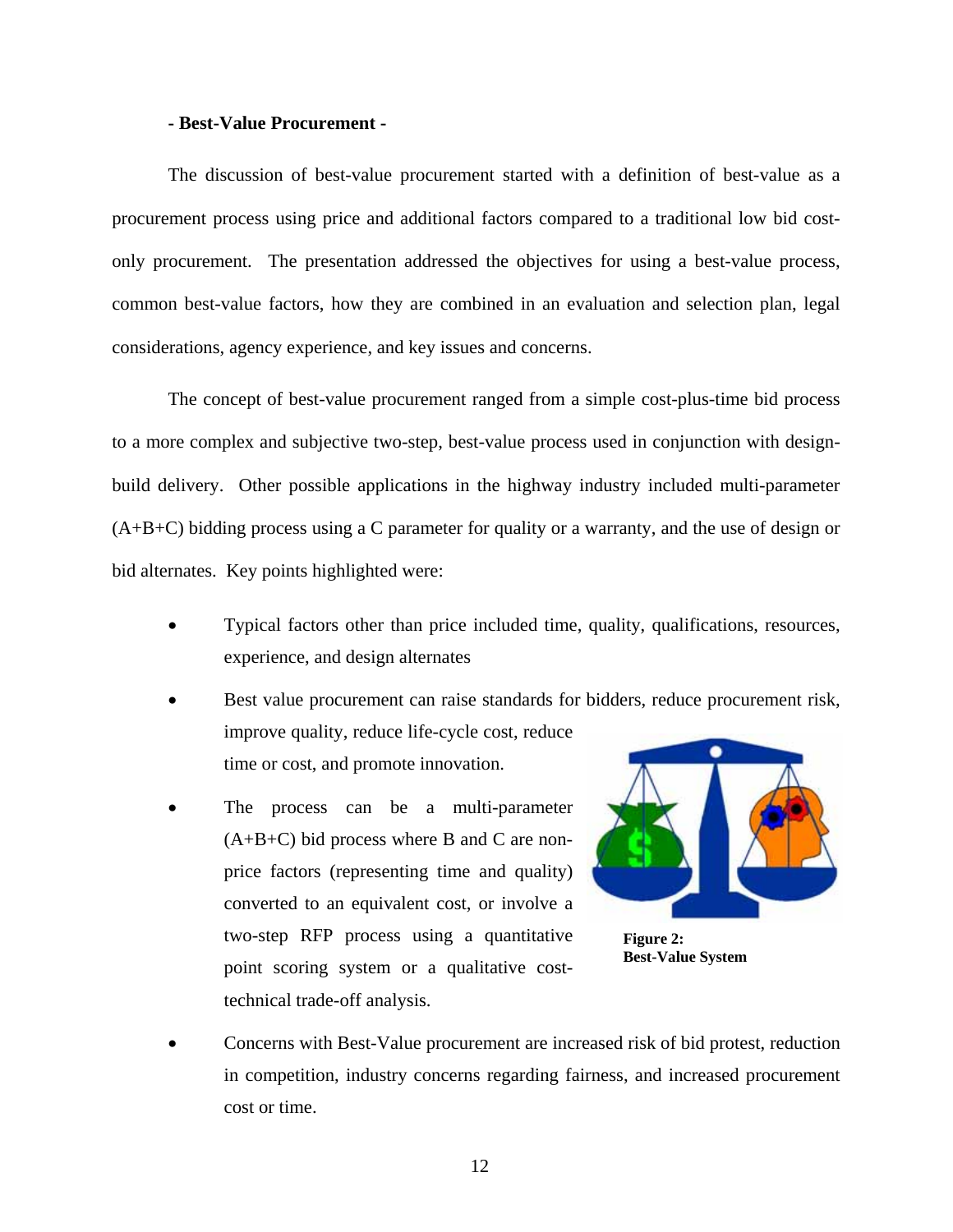<span id="page-16-0"></span>Following the presentation, participants discussed their experiences and information about best-value initiatives within their states. The key points are summarized below.

- Several states, including Vermont and Maine, have used a pre-qualification process for bidders using best-value procurements. Thus, the best-value concept is incorporated in prequalification processes.
- In Louisiana and Montana,  $A+B+C$  procurement was used to introduce life-cycle costs into an alternate pavement design. The states had to develop a method to adjust initial costs for the difference in maintenance costs between concrete and asphalt pavement designs. The local Association of General Contractors agreed to the adjustment method and factors. Thus far, contracts in Louisiana have been awarded to about the same number of concrete pavement and asphalt pavement designs.
- Colorado uses a build-to-budget process where bidders propose to complete items of work within an established budget. Each item of work is assigned a value for evaluation purposes. The contractor with the best value for the established budget is awarded the contract at the budget price.

**Figure 3:** 

#### **- Warranties -**

Ted Ferragut of TDC Partners, Ltd. provided an overview of the history and current status of warranties for highway construction. Warranties are used to protect against early failure, increase construction quality, reduce life



cycle costs, reduce agency resources, and promote innovation in materials and methods of construction. Some state agencies and local politicians see warranty projects as a new business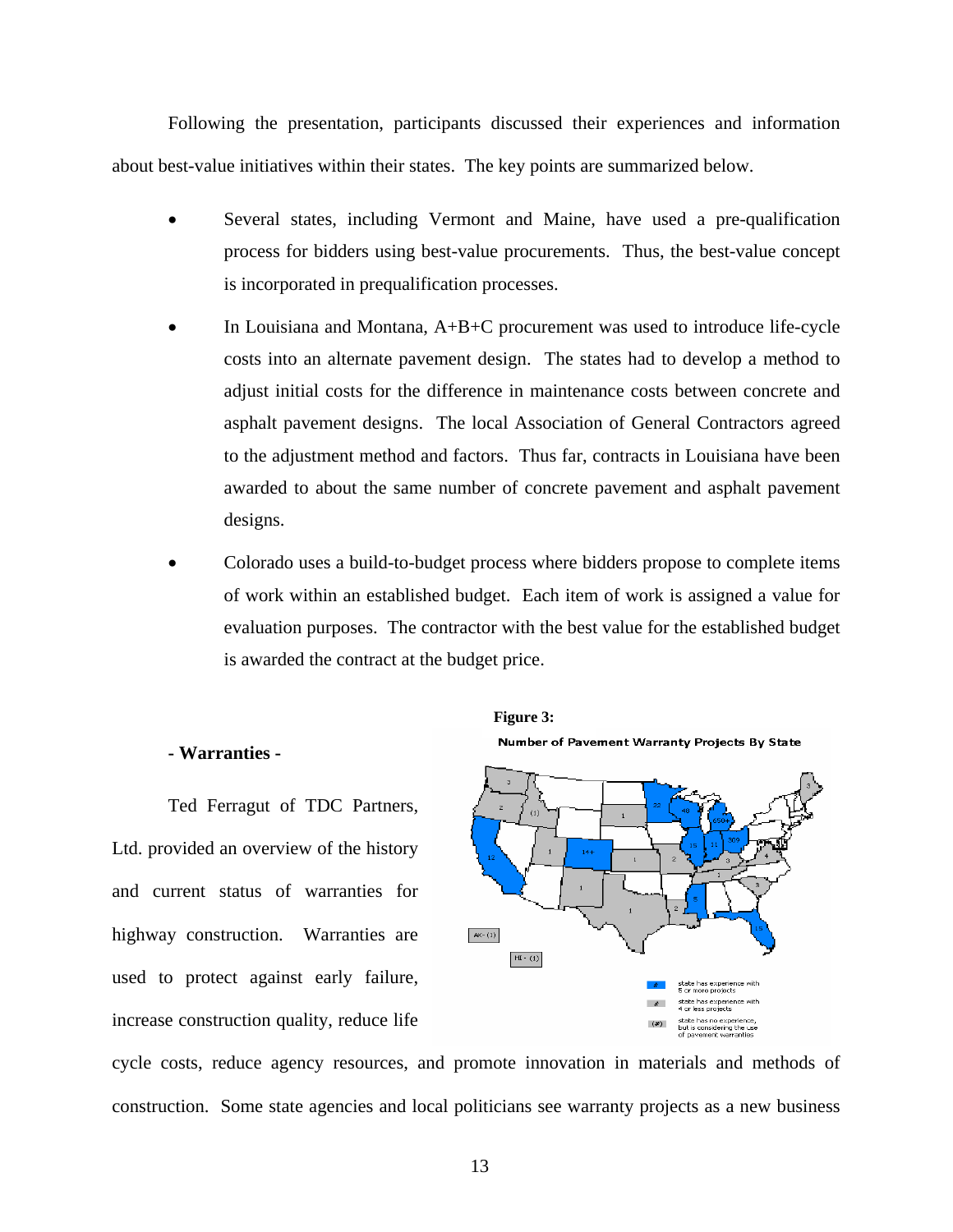model designed to shift more responsibility for quality to the contractor. Contractors and industry representatives have historically opposed widespread implementation of warranties on the basis that their use reduces competition, imposes design-related risks on the contractor, and drives up cost. Despite these concerns, warranty use in the United States has steadily increased. As of 2003, warranties have been used 1200+ highway projects by more than 25 state agencies. It also has a history of use by selected agencies in Europe as documented in a recent FHWAsponsored warranty Scan tour**[8](#page-21-2)** .

The documented experience of the highway agencies that have implemented warranty contracting and analyzed the impacts of this implementation indicates that most of the objectives of warranty contracting have been accomplished in these states. Wisconsin DOT<sup>[9](#page-21-2)</sup> reported that warranted projects have performed better than non-warranted projects. Furthermore, it was indicated that the warranted projects cost less than non-warranted projects when factoring in agency inspection costs. Colorado DOT**[10](#page-21-2)** reported that the additional cost associated with using warranties was negligible. Indiana DOT<sup>[11](#page-21-2)</sup> indicated that warranted pavements provided a lower and more consistent IRI and resulted in less rutting than the non-warranted pavements. Although the initial capital costs for warranted projects were approximately 10 percent higher than nonwarranted projects, it was estimated that the use of warranties as a pavement preservation strategy could produce cost savings of 27 percent. Ohio DOT**[12](#page-21-2)** observed an increase in bid prices for warranted projects. Warranted asphalt pavement bid prices were 8.5 percent higher than similar non-warranted asphalt pavements and warranted concrete pavement bid prices were 11 percent higher than similar non-warranted concrete pavements.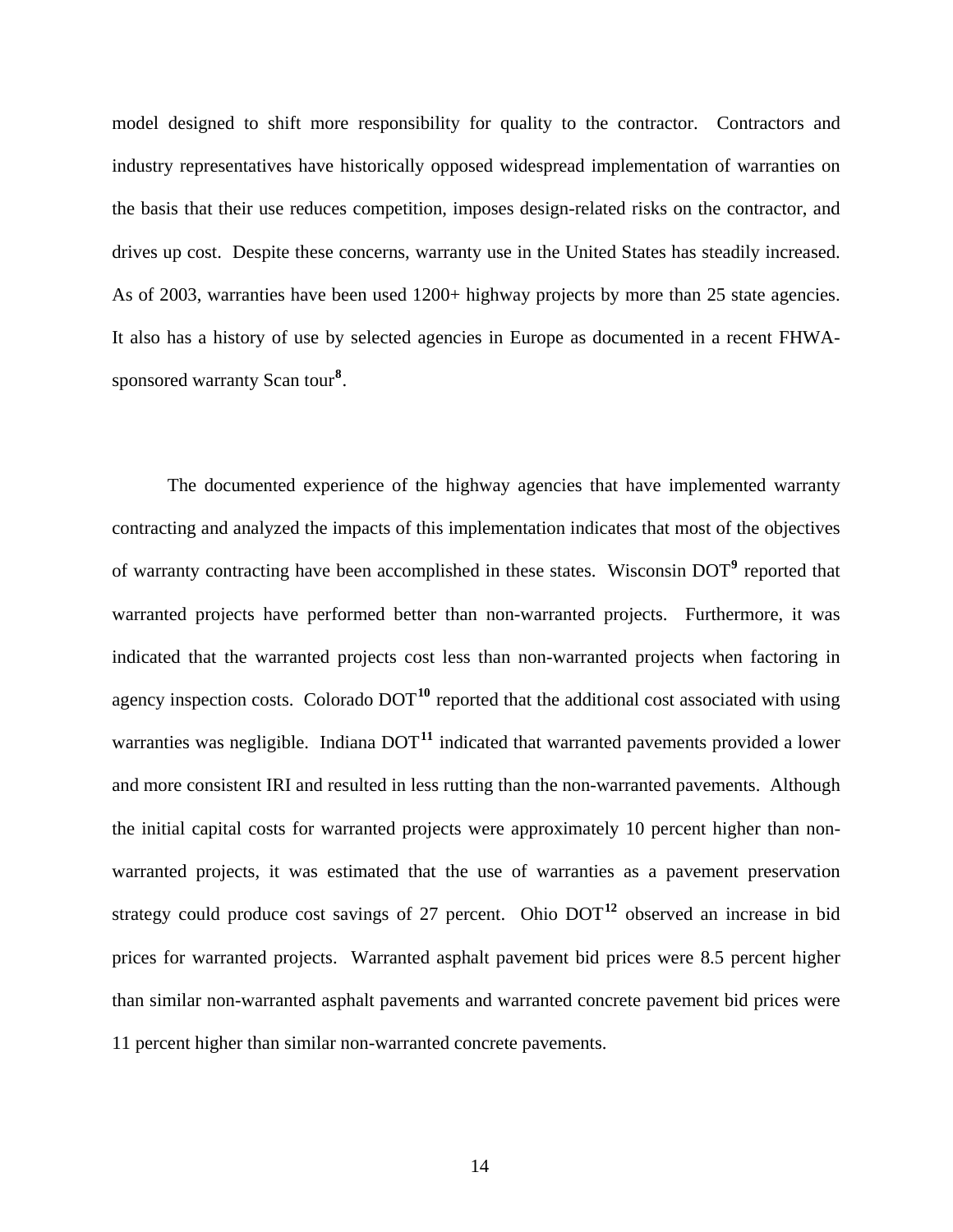While some practitioners have reported that the use of pavement warranties in the U.S. have resulted in improved quality, reduction in premature failures, and reduced cost, the overall reported results have been mixed. This may be in part, due to how pavement warranties have been implemented and for what kinds of projects. In the case of Ohio, warranty projects were legislatively mandated for a percentage of the construction program. This and other factors may have had a negative affect on bid prices in the short term as indicated in Ohio DOT's implementation report. For states with limited experience, warranties have been selected on an ad hoc basis or in conjunction with design-build contracting without defined policies or procedures or careful consideration of appropriate project characteristics.

The findings from a 2003 Michigan symposium**[13](#page-21-2)** on warranties pointed to benefits, key issues, and observations. The anticipated benefits included improved quality, promotion of innovation, ability to address shortages in agency personnel, and public support. Key issues included the warranty type and length, selection of performance indicators and setting distress thresholds, bonding risks, and the degree of contractor input in the design related to some extent to the choice of contracting method. Almost all agreed that warranties should be used selectively, project selection was critical; and agencies should develop specifications, and guidelines to improve the use and value of warranties.

As warranty use evolved, two general categories of warranties have emerged, a material and workmanship warranty, and a performance warranty. Material and workmanship warranties are usually short-term warranties, possibly 1 to 3 years, and use prescriptive specifications. Performance warranties are usually long-term warranties, typically 5 to 10 years, and specify performance parameters. Under performance warranties the contractor will have greater responsibility for design and repair of design-related performance problems.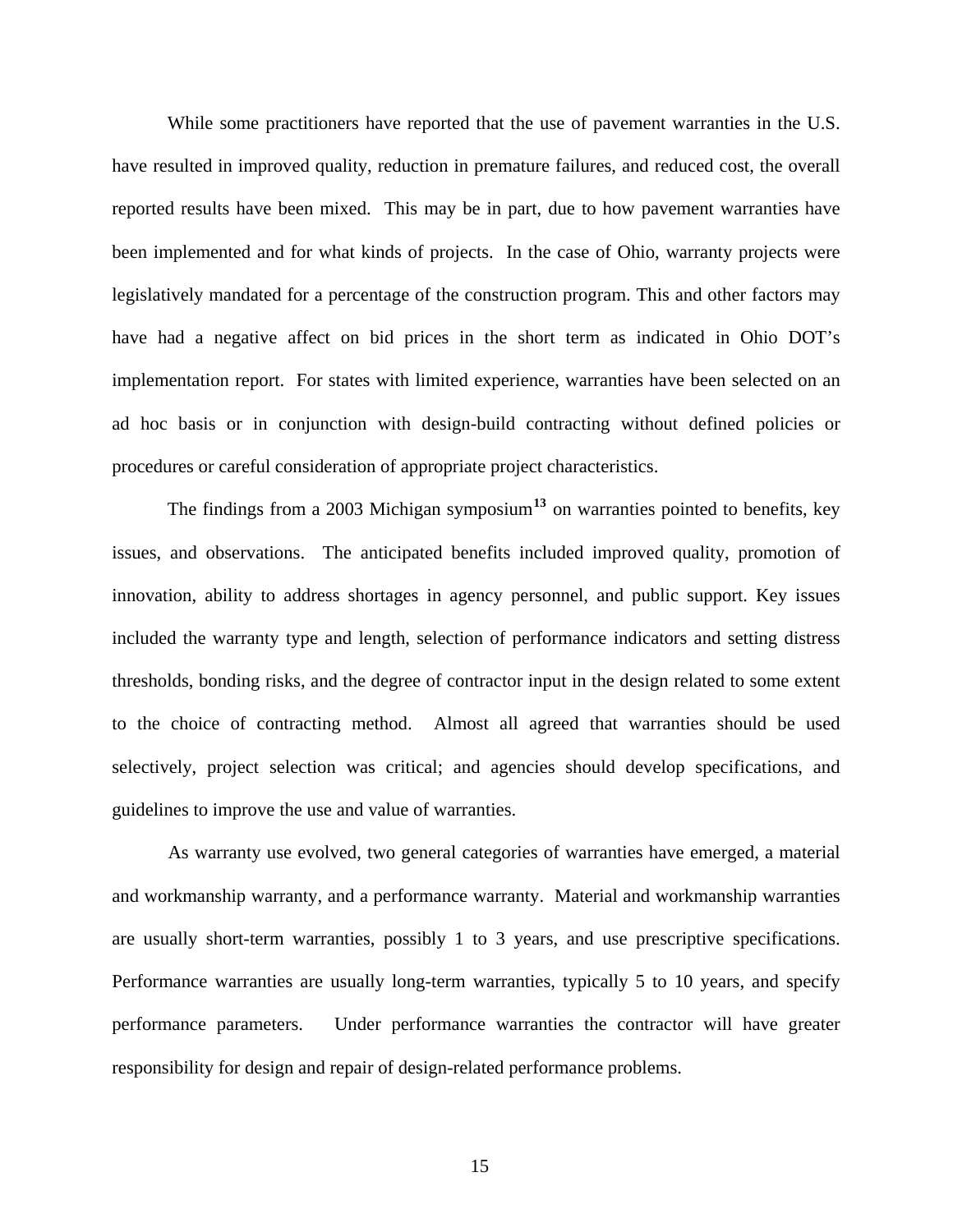Warranty projects have resulted in management issues for both the contractor and owner related to competition, bid prices, bonding, real causes of failure, scope of repair, and control of work. There was general consensus that as the warranty period increases there must be a corresponding increase in design responsibility placed on the warrantor. This can be effected by using warranties in conjunction with design-build contracts or using end-result specifications allowing contractor greater latitude in the selection of materials and mix designs and less oversight by the DOT. The discussion regarding warranties also addressed solutions to bonding issues. Pre-qualification is used as an alternative to bonding in Florida to guarantee performance. Some states are willing to release the bond in yearly increments, thereby providing the contractor with a "cash flow" as the warranty period progresses.

Looking into the crystal ball, the following observations were made:

- Warranty contracting appears to be on the rise,
- The trend is towards greater contractor responsibility and less DOT oversight under warranty provisions,
- Pavement warranties will move to full depth sections,
- Warranty bonds will transition to guarantees or insurance instruments, and
- Performance warranties will become more of the standard practice for designbuild and Public-Private-Partnership projects.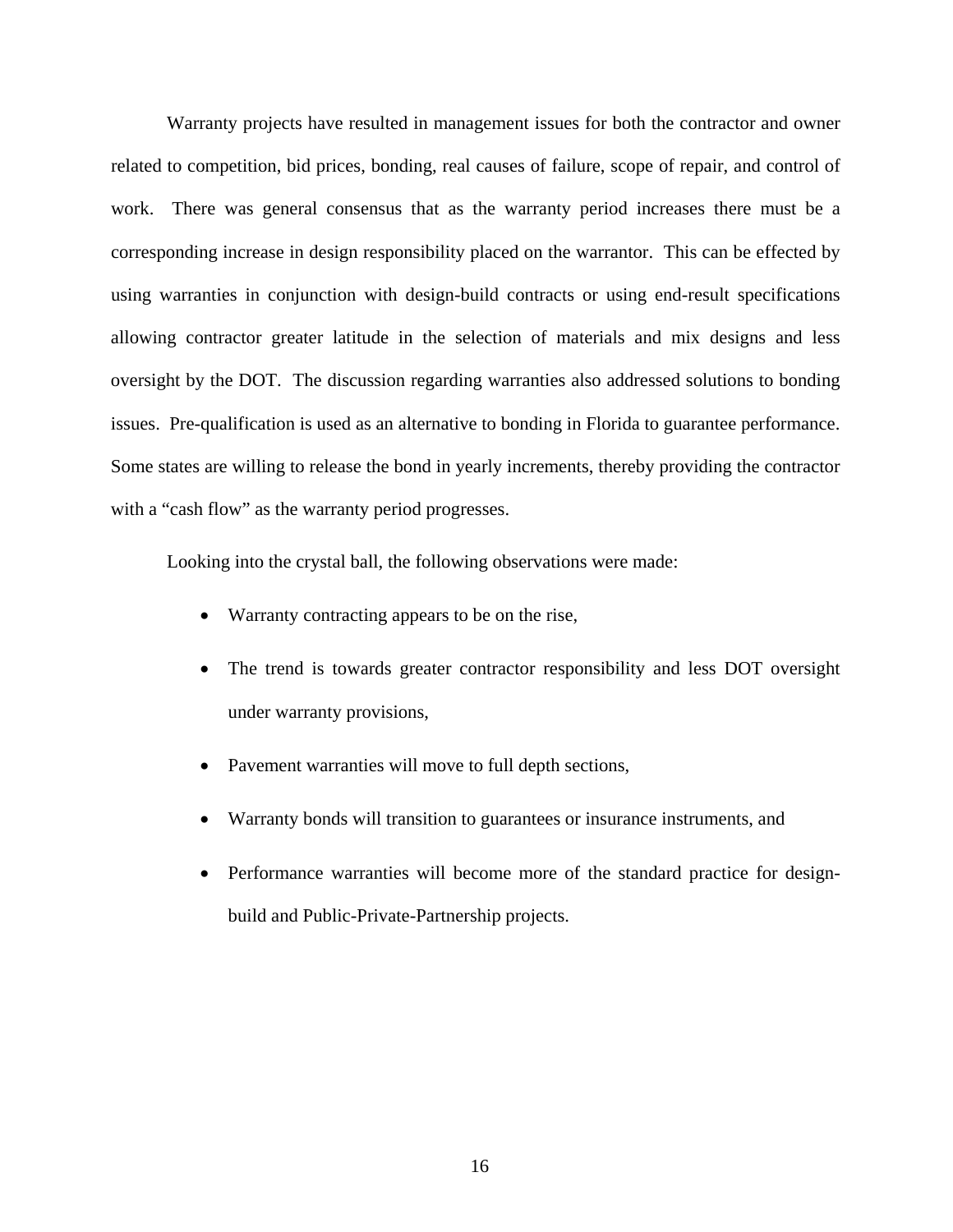#### **CONCLUSIONS**

<span id="page-20-0"></span>The seminar reinforced the success of three alternative contracting methods, design-build project delivery, best-value procurement, and warranties. The use of alternative methods will expand because they provide decision makers with practical steps to successfully select and implement contract strategies that reduce time, raise quality, enhance cost-efficiency, reduce lifecycle costs, and improve customer satisfaction. The Penobscot Crossing Bridge highlighted by the Maine DOT showed that states are continually looking for better ways to deliver projects to the highway users, and information about projects like this one needs to be gathered and disseminated to the rest of the highway industry in similar forums.